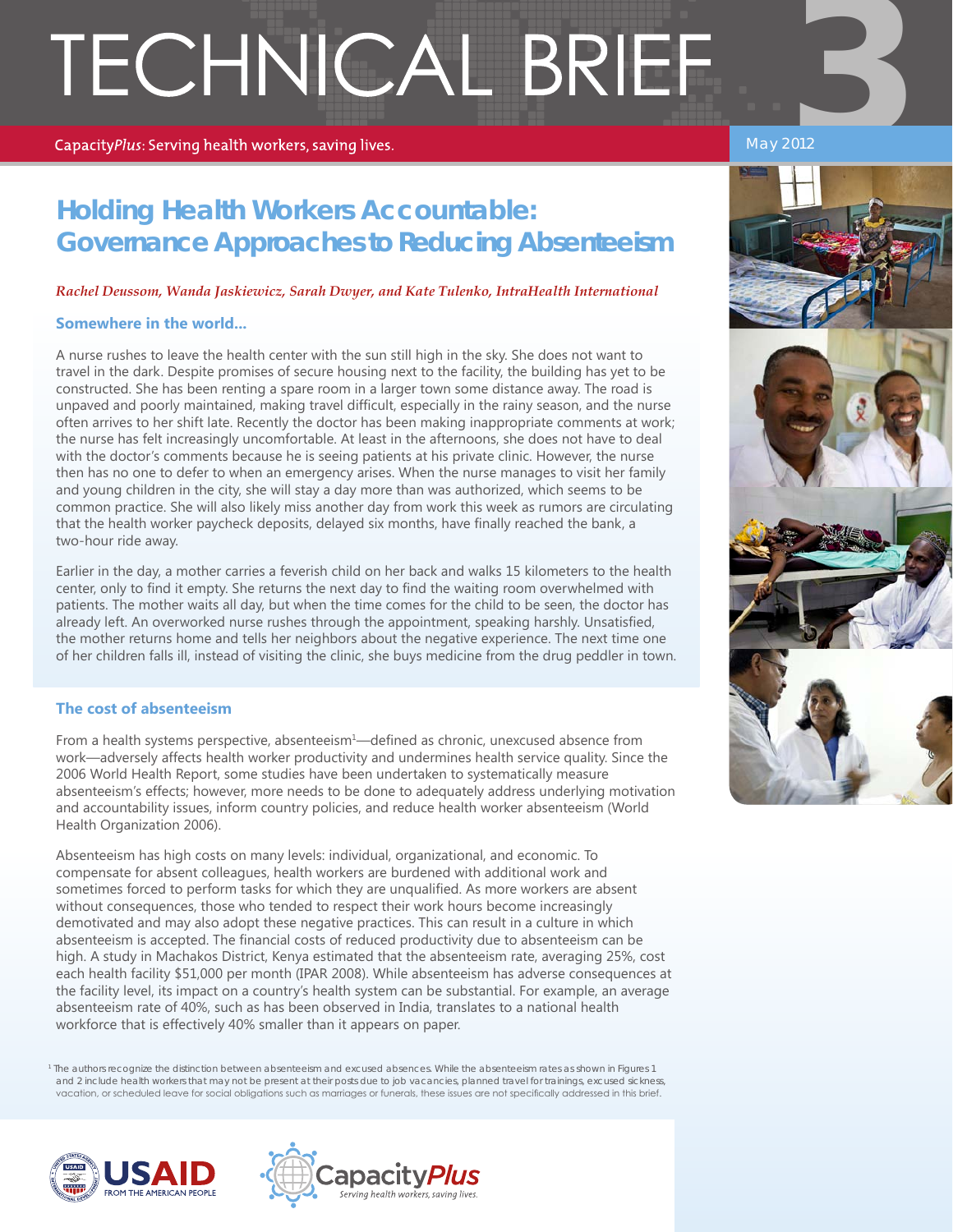As illustrated in the example of the nurse and mother above, absenteeism also has consequences for health service demand. If health workers are not at the facility during their scheduled hours, whether for part of the day or the whole day, their unreliability prevents communities from accessing needed care. Patients pay increased transport costs and lose daily wages when they make multiple attempts to be seen; additional costs may be incurred to manage a condition worsened by delays in accessing care. In China and India, clients are forced to pay a higher price for services in the

# **Quantifying Public-Sector Absenteeism**

In countries facing a health worker shortage, quantitative research shows high rates of absenteeism. Absence rates are calculated as the number of person days lost in a given time period over the total number of workable person days in that period. For the purposes of observation, it is the fraction of health workers contracted for service but not on site during the period of observation.

To the extent possible, it is helpful to examine the heterogeneity of absence rates (**see Figure 1**). Chaudhury et al.'s (2006) multicountry study revealed that smaller health facilities, higher-level cadres of health workers, and facilities serving poorer communities were all positively correlated with greater rates of absenteeism. In addition, men were more likely than women to be absent, and cadres more able to make money in private practice were more likely to be absent.

In Kenya, an absenteeism study disaggregated by cadre demonstrated that pharmacists and lab technicians were twice as likely to be absent than nurses; pharmacists gain substantial financial rewards through private-sector opportunities (IPAR 2008) (**see Figure 2**). In Bangladesh, doctors recorded disproportionately higher rates of absenteeism (42%) compared to their colleagues from other cadres (<27%) (Chaudhury and Hammer 2003).

The most common characteristics for absenteeism are when the health worker:

- Is a higher-level cadre/has higher authority (e.g., doctors and managers)
- Is male
- Has greater opportunity to earn money in private practice (e.g., doctors, pharmacists, lab technicians)
- Is posted in a poor, remote or rural community
- Is posted at a lower-level health facility
- Was recruited to a post without being informed of the post's geographical location.

private sector (Hsiao and Heller 2007; NCMH 2005). These factors ultimately limit improvements to health.

# **Underlying governance issues affecting health worker absenteeism**

Unexcused absences within the health workforce perpetuate in part because there are insufficient governance mechanisms to address the underlying issues (Lewis and Pettersson 2009; Vujicic et al. 2009). Building on Lewis and Pettersson's (2009) definition of

#### **Figure 1.**

Absenteeism in Primary Health Care Centers in Selected Countries



Sources: Chaudhury et al. 2006; Vujicic 2010.

#### **Figure 2.**

Absenteeism by Cadre in Machakos, Kenya

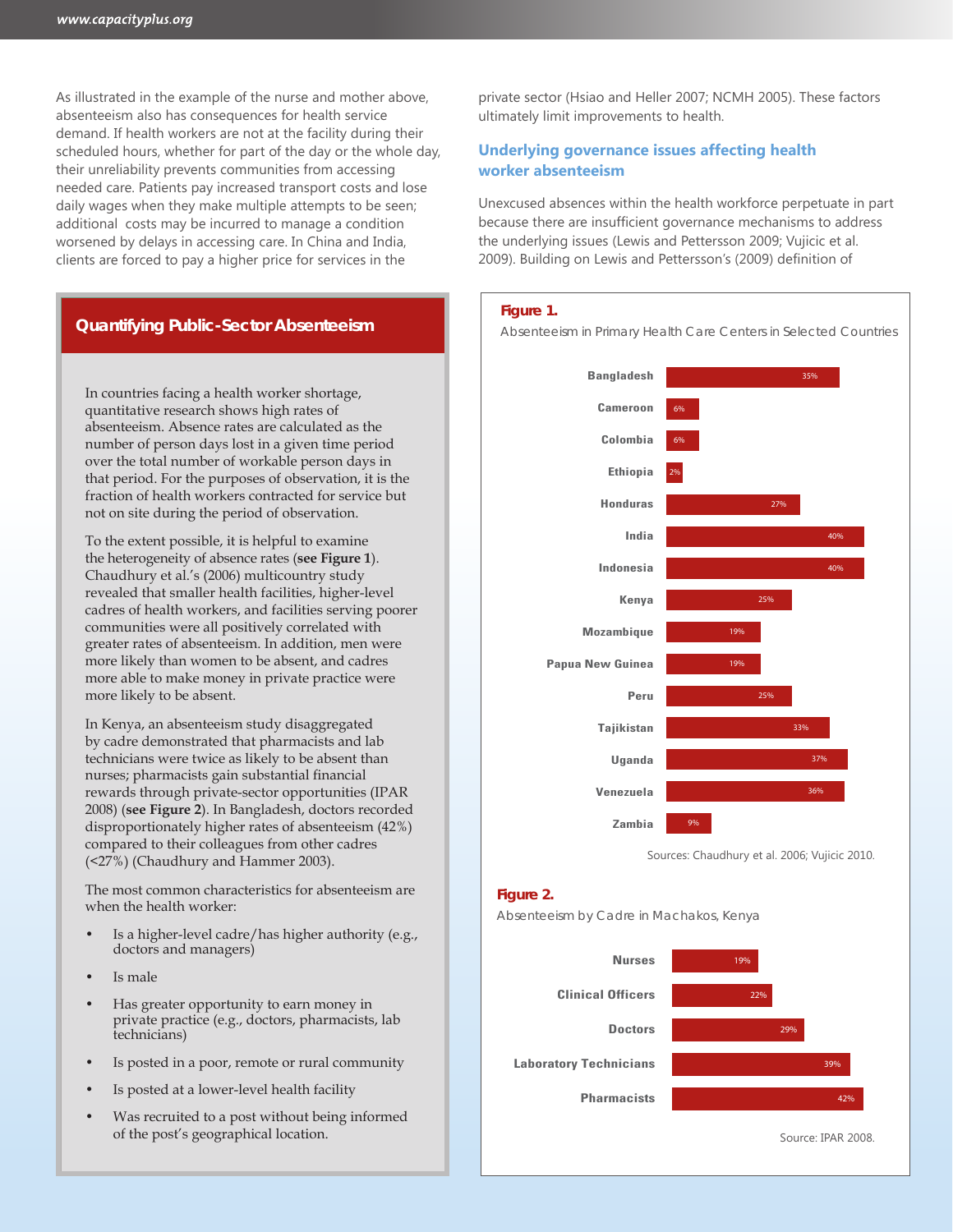governance, the reasons for absenteeism can be attributed to a breakdown in one or more of these fundamental elements: standards, incentives, information, and accountability.

#### **Failure to meet health worker and facility standards**

- *• Standards that are not transparent or well known:* Staffing norms may not be known or adhered to. Workers may have unclear job descriptions and inappropriately structured assignments. Many health systems do not adhere to a fixed number of allowable days or hours for employees to take off, or schedule workers' shifts equitably. Further, standards of service quality are compromised when staff with inadequate skills are required to perform the jobs of absent workers.
- *Insufficient supervision:* Inefficient organization, prohibitive costs, inadequate skills, and insufficient time prevent supervisors from providing supportive supervision to staff, especially in rural and remote areas. Supervisors are often not located at the same facility so they are unaware of or unable to adequately document their supervisees' absenteeism. Health workers do not receive sufficient professional support for needed skills trainings and mentoring. Further, centralized supervision limits their participation in problem-solving and decision-making at health facilities.
- *Poor working conditions:* Inadequate supplies, outdated or missing equipment, and lack of potable water and/or electricity demotivate workers. Unsafe work environments as well as workplace violence and insecurity—including isolated overnight shifts, harassment, and gender inequities—may result in absenteeism.

#### **Ineffective health worker incentives**

- *Inadequate financial and nonfinancial incentives:* **Many health** workers conduct other income-generation activities, particularly private medical practices, which are performed during or after their public-sector shifts (Dobalen and Wane 2008). A study of health workers from developing countries found that 87% of respondents had at least one other job. Half of those respondents were not available more than 25% of the expected working time (Macq et al. 2001). In Uganda, absenteeism spiked on market days, when health workers would abscond from their duties in order to sell wares and compensate for inadequate salaries; in addition, 55% of health workers surveyed responded that inadequate housing or transport were reasons they missed work (Matsiko 2011). Lack of work-related benefits contributes to absenteeism. In Bangladesh and Uganda, health workers provided with housing were less likely to be absent (Chaudhury et al. 2006).
- *Delayed remuneration:* Ineffective payroll mechanisms force health workers to travel long distances to receive their paychecks. In some countries, a health worker's first paycheck may take up to six months to process, which could incentivize the health worker to take on other jobs to cover living expenses in the meantime.
- *• Lack of performance incentives and limited opportunities for personal or career development* can erode workers' motivation, leading to absenteeism. Oftentimes there is insufficient reward for good performance at the individual or team level. For example, most facilities send their service

statistics to a central authority but rarely receive feedback or recognition if targets were achieved. Too often, promotions are not based on merit but on favoritism or for political means.

#### **Insufficient information**

- *• Limited quantity and quality of data:* Few developing countries have quantified absenteeism, which limits evidence-based decision-making. Paper records are slow to collect. Facility records and even electronic time-stamping to monitor attendance can be manipulated. Most facilities do not have a system for providing substitute health workers for either planned or unplanned leave.
- *Ineffective supervision:* Traditional top-down supervisory measures to get information about absenteeism—such as time and motion studies, quantitative service delivery surveys, surprise visits, focus groups with facility managers and patients, or direct observation—can be time-consuming and costly, and tend to perpetuate systemic hierarchies. They are often interpreted by workers as policing or punitive actions, resulting in workers' resentment of their supervisors. Finally, very few health workers are terminated or sanctioned for being absent (Vujicic et al. 2009).

#### **Lack of accountability**

- *Insufficient political will: In large part, accountability* measures are often not enforced due to limited political will at high levels of leadership to take a stand against absenteeism. Many leaders are aware of absenteeism as a perennial issue, but more must be done at their level to effectively address it. The significant political weight of professional councils to protect their cadres stymies efforts to enforce punitive measures against absenteeism.
- *Few consequences:* Colleagues tend to protect others on their team and are not likely to report those who are absent. Supervisors often do not report supervisee absenteeism because they do not want their own absenteeism revealed or because it is rare for corrective action to be taken against the chronically absent health worker. In addition, managers may avoid firing workers because the process for replacing them is difficult and slow (Vujicic 2010). There are also anecdotal reports of supervisors not reporting supervisees' absenteeism for fear of retaliation, especially from highranking relatives of the supervisee.

#### **Stakeholders in governance**

Reducing absenteeism requires a decentralized approach involving broad stakeholder groups to reinforce accountability mechanisms for addressing governance issues. These stakeholders include: 1) management, 2) health professional schools, 3) health professional councils and associations, 4) health facility teams, and 5) communities (**see Figure 3**).

*Management* (e.g., Ministry of Health officials, regional directorates, district health management teams, facility managers) can more effectively address absenteeism by making it a political priority. Policies against absenteeism must be reasonable, widely communicated, and enforced through transparent processes and with methods for recourse. In turn, health workers should be able to hold their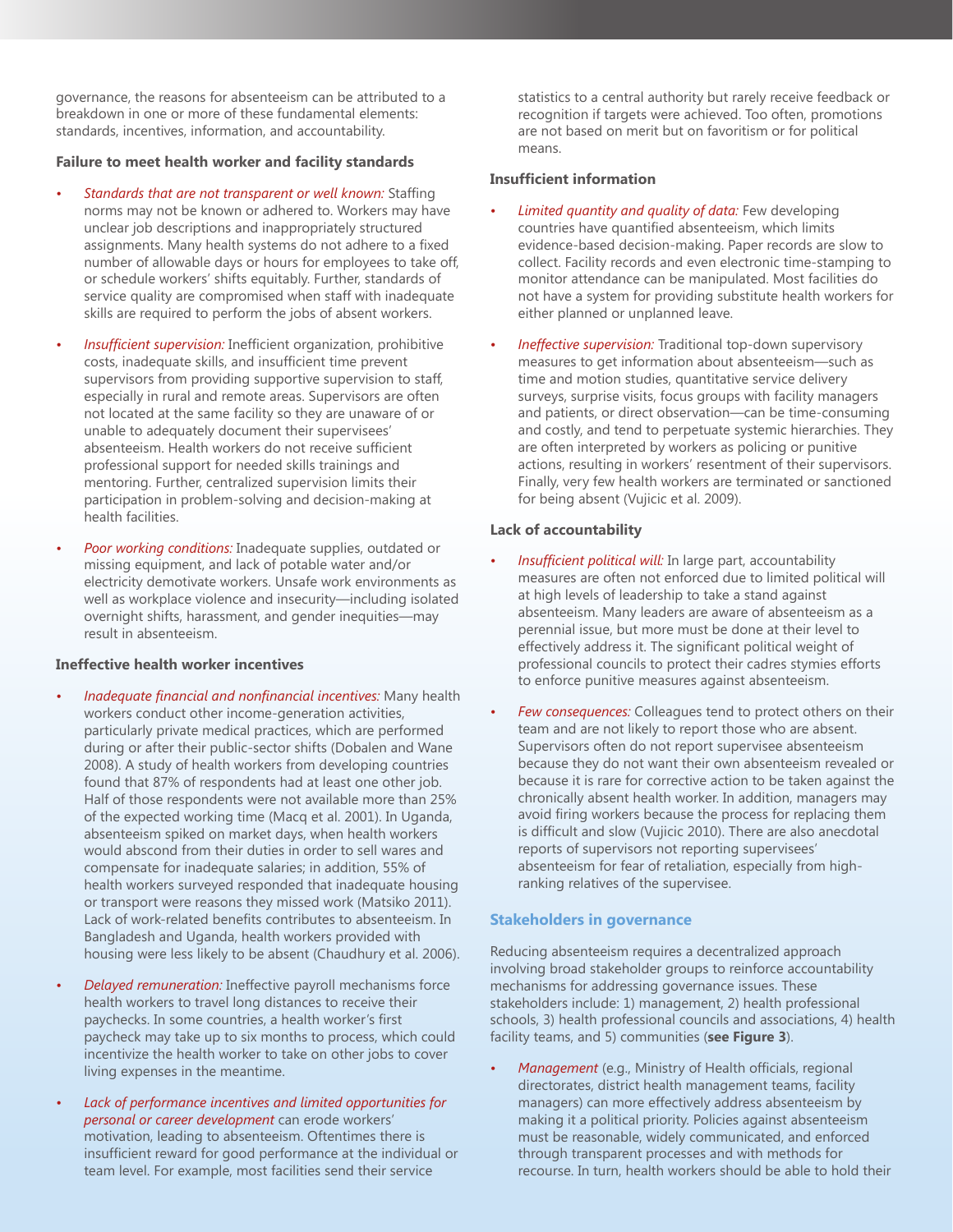#### **Figure 3. Stakeholders in Governance**



managers accountable for setting standards, providing promised incentives, and addressing their concerns about compensation, posting, working conditions, and incentives.

- *Health professional schools* can play a formative role in reducing absenteeism if they are selective and strategic in whom they recruit and train. Recruiting applicants from rural backgrounds, as well as integrating rural clinical practica and modules on rural health and professional ethics in training curricula, can instill in health workers the value of and need for rural service.
- *Health professional councils and associations* can organize members into communities of practice to help define sustainable standards as well as advocate for enabling working environments. Staying connected to a broader network of colleagues can motivate workers and increase job satisfaction. The councils and associations should be the primary advocates for ensuring professionalism of their cadres, instilling respect for their vocation. They are well placed to combat absenteeism, deeming it as "unprofessional" behavior, and thus to endorse and follow through on appropriate sanctions. For example, in Rwanda and Zambia, some sanctions have been successfully conducted by civil service associations (Vujicic et al. 2009).
- *Health facility teams* can promote peer perception and collegial pride, cited as reasons motivating health workers to report to work (Chaudhury et al. 2006). Given their quotidian involvement, facility managers have the opportunity to understand and address the underlying causes of staff absenteeism. In Rwanda, health facility managers have been instrumental in implementing appropriate measures (Vujicic et al. 2009). Peer or team supervision can also be an effective first-line approach for holding colleagues accountable to fulfill their duties.
- *Communities* (e.g., municipal authorities, traditional leaders, civil society groups, community health associations, patients), as the beneficiaries of health services, should play a strong role in gathering information and providing feedback on health worker absenteeism. In Mali, where some communities may directly hire nurses for rural posts,

members are more likely to demand a return on investment (Hilhorst et al. 2005).

#### **Governance measures to reduce absenteeism**

Following the structure of Lewis and Pettersson's four elements of governance, the authors recommend a diverse range of interventions and mechanisms to engage stakeholders to more effectively reduce health worker absenteeism. Some of the interventions proposed may not succeed if implemented in isolation; combining multiple efforts will be more likely to produce a positive outcome. In large part, the effectiveness of interventions for improving standards, incentives, and information will ultimately provide the foundation for stakeholders to justify the accountability measures they seek to make.

#### **Standards**

- *• Encouraging participation to set and communicate standards.* Leaders and managers should take a participatory approach to set appropriate human resources (HR) standards related to attendance and other relevant performance management areas that will make workers' and managers' roles more explicit. Professional councils can play a specific role in reviewing and determining reasonable expectations for each cadre and then advocating for these standards. At the facility level, teams should work together to ensure more equitable shifts, so that workers are not unfairly scheduled or resentful of their hours. Once established, a facility's patient/provider bill of rights and hours of operation should be posted, communicating them to lower-literacy populations with visual illustrations and through traditional community channels (e.g., at community meetings, with traditional village chiefs) when possible. These lower-cost efforts will help inform communities about what they should expect and demand of the health workforce in their locale, which will encourage workers to be present.
- *Improving working conditions.* Work climate plays a critical role in health worker motivation and job satisfaction. There are many low-cost interventions that can be implemented at the local level to improve working conditions. In Kenya, facility-based teams assessed their own working conditions and implemented action plans to improve their environment and job satisfaction. These included making waste disposal safer, improving inventory management, creating staff lounges with free tea, painting and refurbishing facilities, posting facility signage, cleaning yards, and offering continuing education opportunities, all of which motivated health workers to come to work and perform well (Capacity Project 2009). Community involvement and contributions to improve the facility can increase health worker motivation and reduce the likelihood of health worker absenteeism, which in turn enhances the quality of the services they access. For example, community health associations in Mali have helped construct clinic staff housing; provide potable water, cleaning, or laundry services for a more hygienic environment; and offer transport for commuting health workers (Hilhorst et al. 2005).

#### **Incentives**

*Implementing effective incentive packages can greatly* contribute to health worker motivation and productivity, including reducing absenteeism. This requires a solid comprehension of workers' preferences within specific contexts. Capacity*Plus*'s [Rapid Retention Survey Toolkit](http://www.capacityplus.org/files/resources/rapid-retention-survey-toolkit-overview.pdf)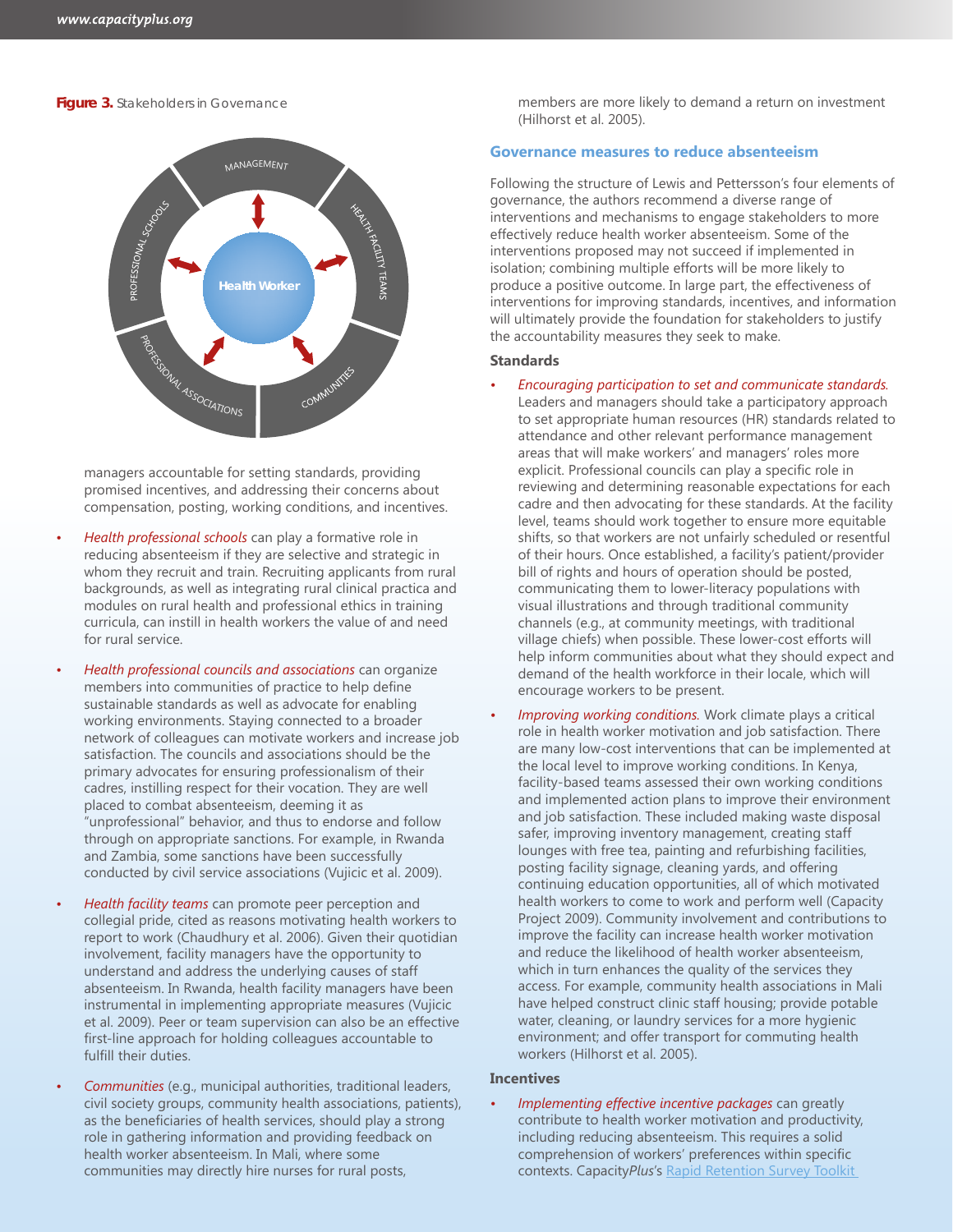applies an evidence-based method to determine the optimal package of incentives based on health workers' motivational preferences. Providing housing near the workplace has been a helpful incentive in rural settings. In Bangladesh, lower rates of absenteeism were recorded among health workers residing close to the facility compared to health workers living farther away (Chaudhury and Hammer 2003). Evaluating working conditions and worker satisfaction may also reveal reasons for skipping work.

- *Recognizing dual employment* or authorizing certain hours for health workers to conduct private practice can accommodate for the limitations of public-sector remuneration. In the Dominican Republic, policy-makers incentivized doctors by reducing their official public-sector hours to 20 hours a week so that they could also practice privately (Vujicic 2010). In Indonesia, health workers are permitted to engage in dual employment after completing three years of exclusive public service (Berman 2004). Italy, Austria, Germany, England, and Ireland have introduced privileges for private practice to health workers that meet public-sector performance standards (Kiwanuka et al. 2010). These examples indicate that developing guidelines on dual practice can help reduce absenteeism as well as attract and retain more rural health workers (Macq et al. 2001).
- *<i>Implementing performance-based financing (PBF)* **can** incentivize individuals, teams, or entire facilities. Because these schemes pay based on the results of performance, health workers need to be present and work effectively to receive the financial incentives directly, as a share of a team disbursement or to raise the chances for a facility to receive its eligible benefits. As such, PBF encourages peer-to-peer accountability and increases remuneration and health worker motivation. This approach, used in several low-income countries, can directly influence productivity and access to health services when compensation eligibility criteria are presented to facilities, coupled with strong leadership and technical support in a decentralized health system. The provision of financial incentives through PBF in Rwanda led to significant gains in facility productivity: in the Kabutare district the number of institutional deliveries increased by 233% and the number of referred deliveries by 459% while in another district the number of contacts per inhabitant increased from 0.39 to 0.66 per year (Meessen et al. 2006). Community evaluation of quality indicators in PBF can also motivate health workers to fulfill their contractual obligations.

#### **Information**

*• Customizing HR information systems (HRIS)* can assist HR managers with information on absenteeism. Capacity*Plus*'s [iHRIS Suite](http://www.ihris.org) of free open source software has been used in many countries to facilitate evidence-based decision-making in health workforce planning and management. Version 4.1 of iHRIS offers capabilities for district and facility managers to track leave balances and timesheets, and distinguish unexcused absences from approved leave. An integrated electronic payroll helps managers pay workers on time, which can maintain motivation and reduce absenteeism resulting from repeated efforts to obtain paychecks. In eastern Africa, mobile banking has expanded to the rural health worker payroll. Paying nurses and community workers with mobile money has shown to improve health worker retention and reduce tardiness (Doerr 2012).

*Initiating mHealth innovations.* Health workers or communities can use mobile phones with SMS texting capabilities to encourage reporting the presence or absence of health workers, in addition to facility standards, patient waiting times, availability of medicines, and other quality or productivity indicators. Such crowdsourcing applications have the potential to provide managers and health workers with quantitative and qualitative information to develop action plans to address productivity (and/or quality) issues, such as absenteeism. Crowdsourcing can also empower communities to engage with the health system and hold it accountable to meet minimum quality and access standards for service delivery. Anonymous mobile-phone surveys, toll-free phone lines, or e-mail addresses provide outlets of communication for health workers to describe their work environment and housing conditions, make anonymous reports of absent colleagues or cases of harassment, or bring attention to other related components of their work climate. This can be effective, assuming that managers respond in a timely and confidential manner.

#### **Accountability**

- *Leveraging political will.* Taking a stand to increase health worker productivity through a reduction of absenteeism often requires a high level of commitment and authority as the decision and repercussions can be political in nature. In light of this, stakeholders should evaluate which leaders could be willing to take a stand against absenteeism. To the extent possible, the information they present to these leaders should include the specific factors leading to and consequences of absenteeism in their context, especially in regards to their economic impact and effect on health outcomes. Potential risks and risk mitigation measures should be thoughtfully considered. Advocates for improved accountability measures should consider how the timing of elections and political appointment cycles may affect a leader's willingness to support their cause. Advocacy efforts should also focus on professional councils and associations to engage them in fomenting high levels of professionalism among their cadres and supporting political decisions and appropriate mechanisms to address absenteeism of the health workforce.
- *Enforcing sanctions.* Managers and communities should be committed to hold health service providers accountable for their processes and outcomes. Transparency is essential in defining the indicators and processes for enforcing HR standards and applying appropriate disciplinary measures. If standards and rules are established but not enforced, health workers could actually be disincentivized to follow them, which can slowly unravel other efforts to reduce absenteeism. While it is never a pleasant undertaking, sanctions must be imposed if specified outputs and outcomes are not delivered (Lewis and Pettersson 2009). Professional councils, managers, and health facility teams can work together to decide what consequences are reasonable for occasional, chronic, and severely chronic absenteeism. Punitive measures should allow for adequate recourse, with step-wise warnings to avoid firing workers and leaving posts vacant for long periods (Vujicic 2010). It may be easier to take small disciplinary measures that respond to minor infractions to set the tone of "zero tolerance" than to impose serious sanctions after absenteeism has been taking place for a long time.